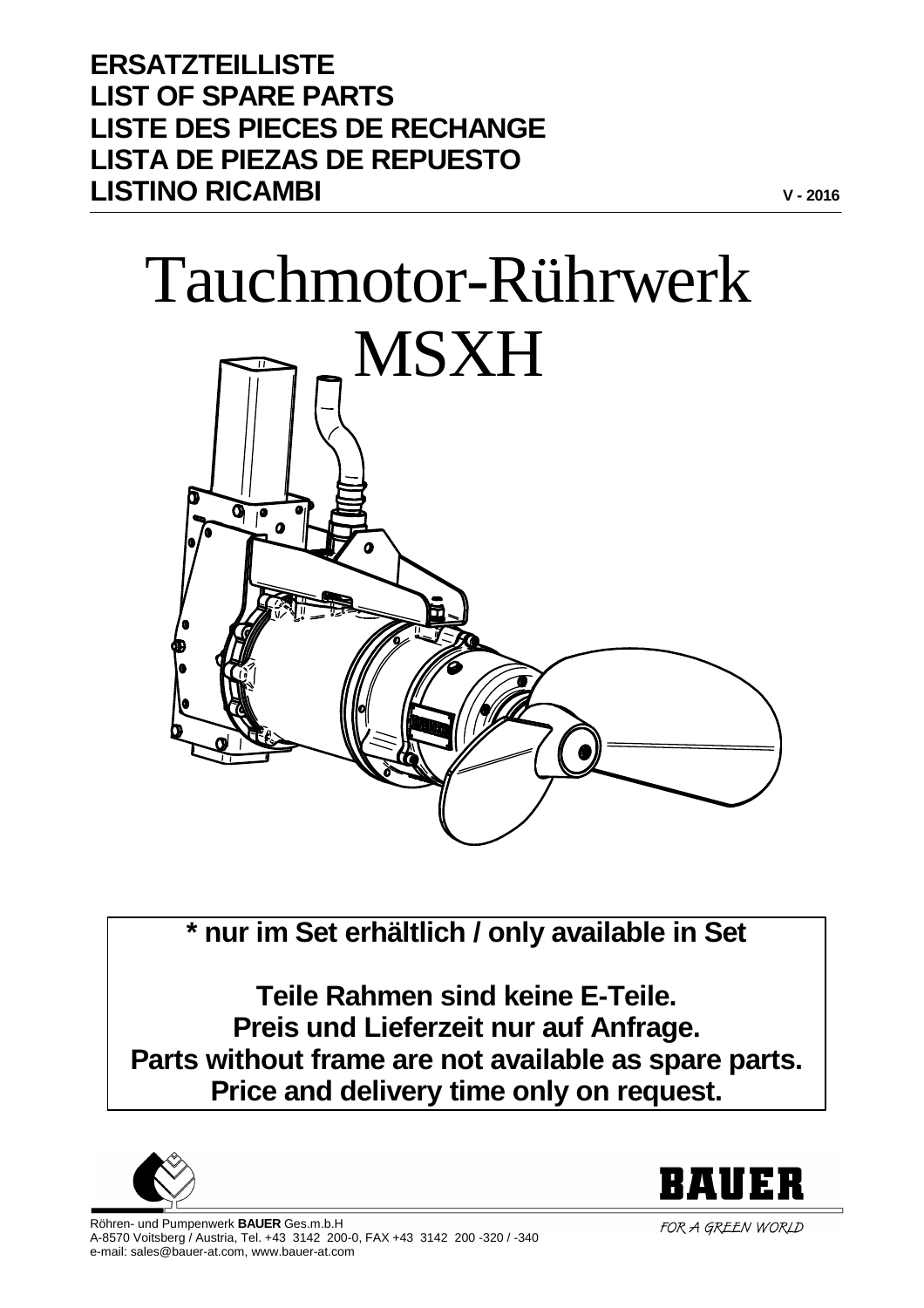# က  $\infty$  $\circ$  $\infty$ ഗ ഗ  $\dot{\mathcal{O}}$  $\overline{\mathbf{C}}$  $\infty$  $\mathbf{T}$  $\infty$  $\infty$ <u>4 ದಿ</u>  $\infty$  $\bigotimes$ **BAUER**

## Tauchmotor-Rührwerk MSXH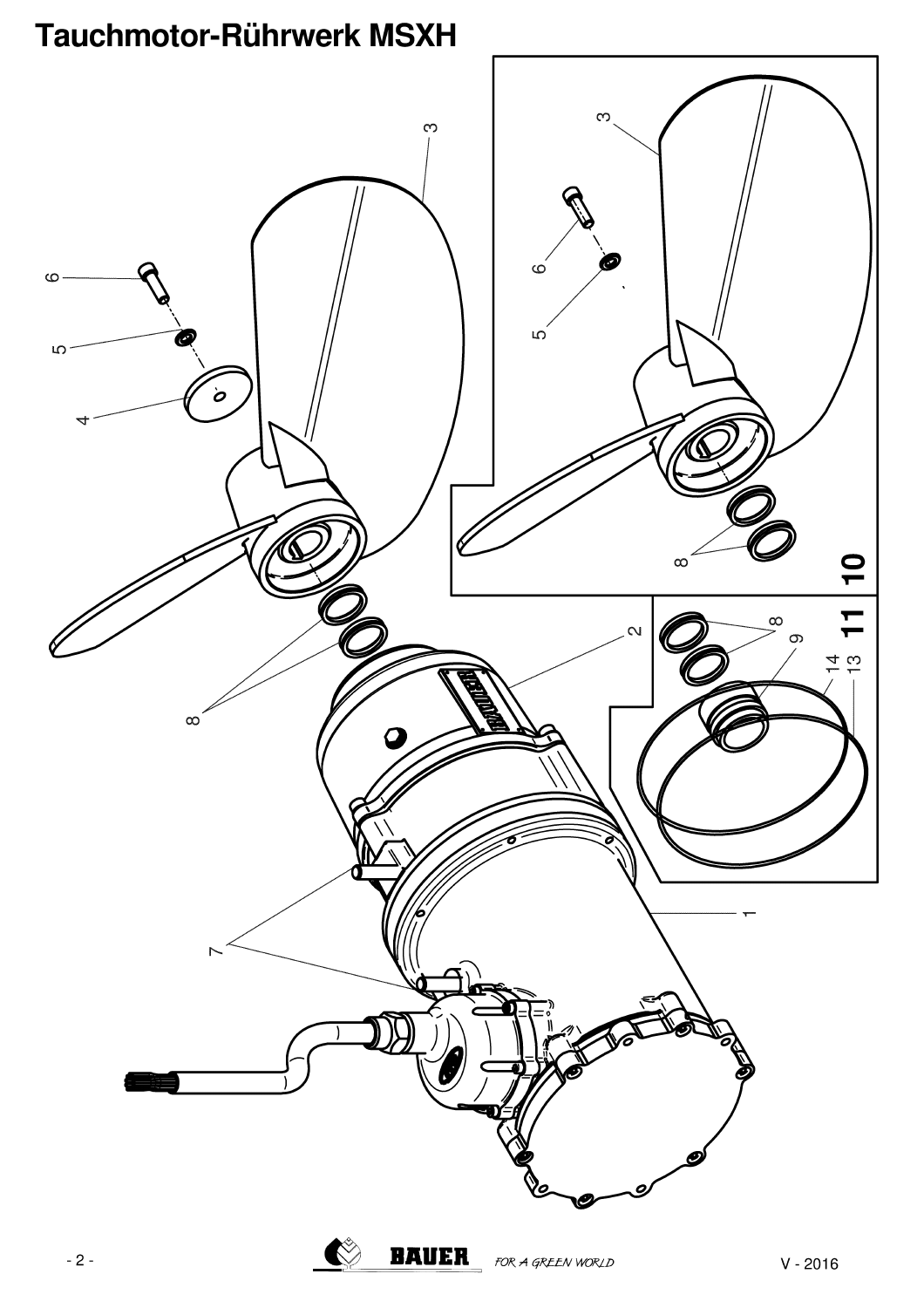### **LIST OF SPARE PARTS submersible mixer MSXH LISTE DES PIECES DE RECHANGE**

| Bild<br>Fig.   | Bestell Nr.<br>Part No. | Benennung<br>Description                                                     | Stück<br>quant.                                                | <b>Stück</b><br>quant.     | <b>Stück</b><br>quant. |              | Stück<br>quant.  | Stück<br>quant. | Stück<br>quant. |              |
|----------------|-------------------------|------------------------------------------------------------------------------|----------------------------------------------------------------|----------------------------|------------------------|--------------|------------------|-----------------|-----------------|--------------|
| Rep.           | Reference               | Designation                                                                  | pieces                                                         | quant.<br>pieces<br>pieces |                        |              | pieces<br>pieces |                 | pieces          | pieces       |
|                |                         |                                                                              | 5,5   50   7,5   50   8,6   60   11   50   12,6   60   15   50 |                            |                        |              |                  |                 |                 | 15 60        |
|                |                         |                                                                              |                                                                |                            | <b>USA</b>             |              | <b>ECO</b>       | <b>USA</b>      |                 | <b>USA</b>   |
|                | 617 6555                | Drehstromtauchmotor 5,5kW   400V   50Hz   submersible motor                  | $\mathbf{1}$                                                   |                            |                        |              |                  |                 |                 |              |
|                | 617 6556                | Drehstromtauchmotor 7,5kW   400V   50Hz   submersible motor                  |                                                                | $\mathbf{1}$               |                        |              |                  |                 |                 |              |
|                | 618 6558                | Drehstromtauchmotor 8,6kW   480V   60Hz   submersible motor                  |                                                                |                            | $\mathbf{1}$           |              |                  |                 |                 |              |
| 1              | 617 6557                | Drehstromtauchmotor 11kW   400V   50Hz   submersible motor                   |                                                                |                            |                        | $\mathbf{1}$ |                  |                 |                 |              |
|                | 617 7057                | Drehstromtauchmotor 11kW   400V   50Hz   6polig   submersible motor          |                                                                |                            |                        |              | $\mathbf{1}$     |                 |                 |              |
|                | 618 6559                | Drehstromtauchmotor 12,6kW   480V   60Hz   submersible motor                 |                                                                |                            |                        |              |                  | 1               |                 |              |
|                | 617 6558                | Drehstromtauchmotor 15kW   400-480V   50-60Hz   submersible motor            |                                                                |                            |                        |              |                  |                 | $\mathbf{1}$    | $\mathbf{1}$ |
| $\overline{2}$ | 617 0195                | Planetengetriebe für TMRW   planetary gear unit for mixer                    |                                                                | $\mathbf{1}$               |                        |              |                  |                 |                 |              |
|                | 6176555MG               | 617 6555 mit 617 0195 montiert   617 6555 & 617 0195 assembled               | 1                                                              |                            |                        |              |                  |                 |                 |              |
|                | 6176556MG               | 617 6556 mit 617 0195 montiert   617 6556 & 617 0195 assembled               |                                                                | 1                          |                        |              |                  |                 |                 |              |
|                |                         | 6186558MG 618 6558 mit 617 0195 montiert   618 6558 & 617 0195 assembled     |                                                                |                            | $\mathbf{1}$           |              |                  |                 |                 |              |
|                |                         | 1&2 6176557MG 617 6557 mit 617 0195 montiert   617 6557 & 617 0195 assembled |                                                                |                            |                        | $\mathbf{1}$ |                  |                 |                 |              |
|                |                         | 6177057MG 617 7057 mit 617 0195 montiert   617 7057 & 617 0195 assembled     |                                                                |                            |                        |              | $\mathbf{1}$     |                 |                 |              |
|                |                         | 6186559MG 618 6559 mit 617 0195 montiert   618 6559 & 617 0195 assembled     |                                                                |                            |                        |              |                  | 1               |                 |              |
|                |                         | 6176558MG 617 6558 mit 617 0195 montiert   617 6558 & 617 0195 assembled     |                                                                |                            |                        |              |                  |                 | 1               | 1            |
|                |                         | Rührflügel Ø 550   mixer blade Ø 550                                         | $\mathbf{1}$                                                   |                            | $\mathbf{1}$           |              |                  |                 |                 |              |
|                | $\star$                 | Rührflügel Ø 600   mixer blade Ø 600                                         |                                                                | 1                          |                        |              |                  | $\mathbf{1}$    |                 | $\mathbf{1}$ |
| 3              | $\star$                 | Rührflügel Ø 665   mixer blade Ø 665                                         |                                                                |                            |                        | $\mathbf{1}$ |                  |                 |                 |              |
|                | $^\star$                | Rührflügel Ø 750   mixer blade Ø 750                                         |                                                                |                            |                        |              |                  |                 | $\mathbf{1}$    |              |
|                | $^\star$                | Rührflügel Ø 845   mixer blade Ø 845                                         |                                                                |                            |                        |              | $\mathbf{1}$     |                 |                 |              |
| 4              | 617 0509                | Scheibe   washer                                                             |                                                                |                            |                        |              | 1                |                 |                 |              |
| 5              |                         | Scheibe DIN 125- A13 rostfrei   washer                                       | 1                                                              |                            |                        |              |                  |                 |                 |              |
| 6              | $\star$                 | Zyl. Schr. DIN912- M12 x 40 rostfrei   cylinder head screw                   |                                                                |                            |                        |              | $\mathbf{1}$     |                 |                 |              |
| $\overline{7}$ | 061 1437                | Stiftschraube DIN 939-M16x40   stud bolt                                     |                                                                |                            |                        |              | $\overline{2}$   |                 |                 |              |
| 8              |                         | V- Ring VA50- NBR60   V-ring                                                 |                                                                |                            |                        |              | $\overline{2}$   |                 |                 |              |
| 9              | $\star$                 | Gleitringdichtung 45mm   mechanical seal                                     |                                                                |                            |                        |              | $\mathbf{1}$     |                 |                 |              |
|                |                         |                                                                              |                                                                |                            |                        |              |                  |                 |                 |              |
|                | 344 2164                | Rep. Set: Rührflügel Ø 550   rep. kit mixer blade Ø 550                      | $\mathbf{1}$                                                   |                            | $\mathbf{1}$           |              |                  |                 |                 |              |
|                | 344 2166                | Rep. Set: Rührflügel Ø 600   rep. kit mixer blade Ø 600                      |                                                                | 1                          |                        |              |                  | 1               |                 | $\mathbf{1}$ |
| 10             | 344 2168                | Rep. Set: Rührflügel Ø 665   rep. kit mixer blade Ø 665                      |                                                                |                            |                        | $\mathbf{1}$ |                  |                 |                 |              |
|                | 344 2170                | Rep. Set: Rührflügel Ø 750   rep. kit mixer blade Ø 750                      |                                                                |                            |                        |              |                  |                 | $\mathbf{1}$    |              |
|                | 344 2165                | Rep. Set: Rührflügel Ø 845   rep. kit mixer blade Ø 845                      |                                                                |                            |                        |              | $\mathbf{1}$     |                 |                 |              |
|                |                         |                                                                              |                                                                |                            |                        |              |                  |                 |                 |              |
| 11             | 344 2169                | Rep. Set. Gleitringdichtung Planetengetriebe TMRW                            |                                                                | 1                          |                        |              |                  |                 |                 |              |
|                |                         | rep. kit mechanical seal planetary gear unit                                 |                                                                |                            |                        |              |                  |                 |                 |              |
| 12             | 617 0191                | Rep. Set. Dichtung f. Planetengetriebe TMRW ohne GLRD                        | $\mathbf{1}$                                                   |                            |                        |              |                  |                 |                 |              |
|                |                         | rep. kit seal for planetary gear unit without mechanical seal                |                                                                |                            |                        |              |                  |                 |                 |              |
|                |                         |                                                                              |                                                                |                            |                        |              |                  |                 |                 |              |
| 13             | $\star$                 | O-Ring 221,84x3,53 Viton                                                     | $\mathbf{1}$                                                   |                            |                        |              |                  |                 |                 |              |
| 14             | $\star$                 | O-Ring 228,19x3,53 Viton                                                     | $\mathbf{1}$                                                   |                            |                        |              |                  |                 |                 |              |
|                |                         |                                                                              |                                                                |                            |                        |              |                  |                 |                 |              |
|                | 6170104                 | Sonnenrad f. Planetengetriebe                                                | $\mathbf{1}$                                                   |                            |                        |              |                  |                 |                 |              |
|                |                         |                                                                              |                                                                |                            |                        |              |                  |                 |                 |              |
|                | 091 0038                | Öl Omala S2 G220                                                             | 6.5                                                            |                            |                        |              |                  |                 |                 |              |
|                | 073 0064                | Kleber Lotite 638- hochfest                                                  | 0,01                                                           |                            |                        |              |                  |                 |                 |              |
|                | 073 0070                | Kleber Lotite 243- mittelfest                                                | $\mathbf{1}$                                                   |                            |                        |              |                  |                 |                 |              |

**\* nur im Set erhältlich / only available in Set**

**Teile ohne Rahmen sind keine E-Teile. Preis und Lieferzeit nur auf Anfrage.**

**Parts without frame are not available as spare parts. Price and delivery time only on request.**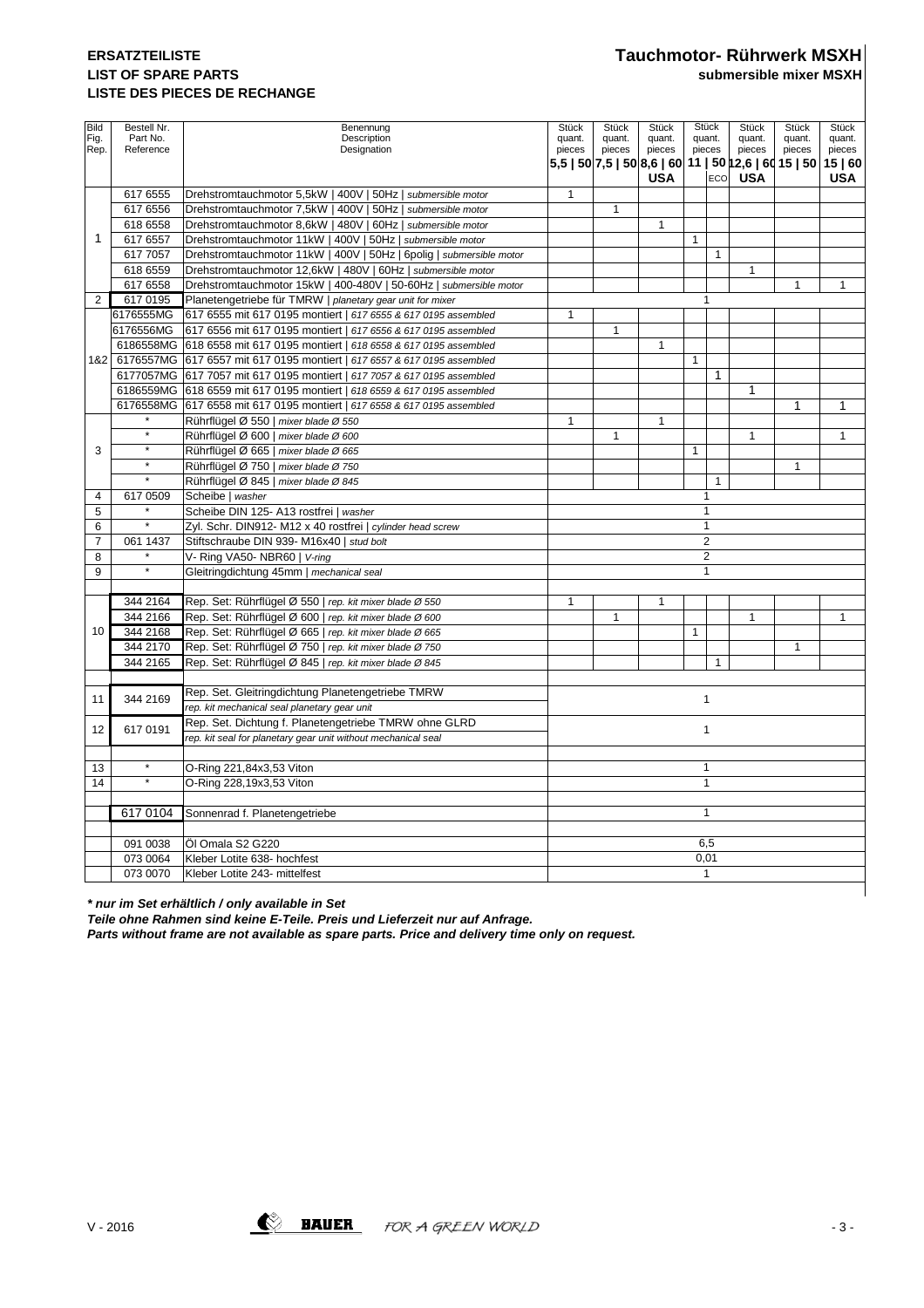## Planetengetriebe 617 0195



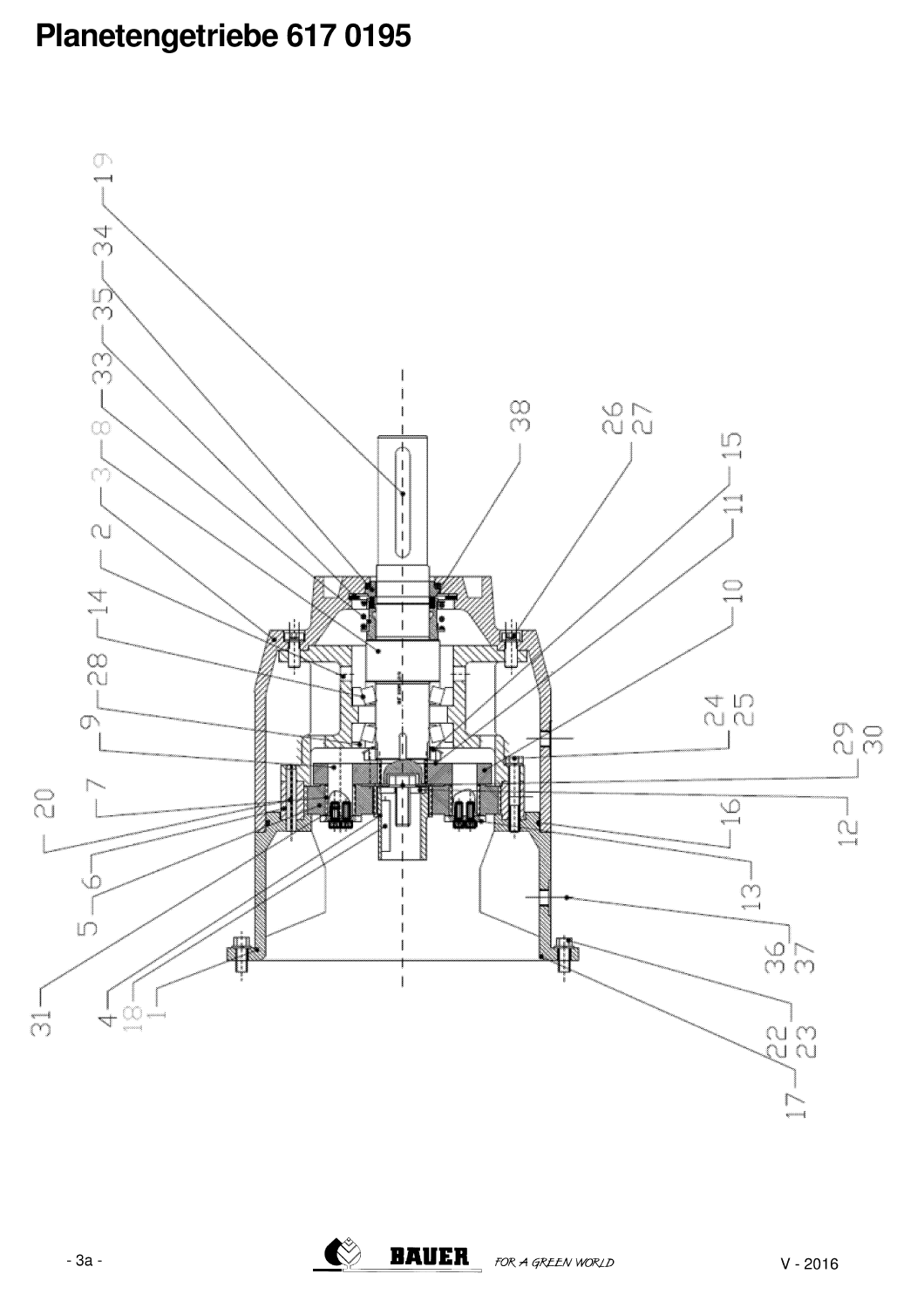#### **ERSATZTEILISTE LIST OF SPARE PARTS LISTE DES PIECES DE RECHANGE**

#### Planetengetriebe für MSXH planetary gear unit for MSXH 6170195

| Bild<br>Fig.<br>Rep. | Bestell Nr.<br>Part No.<br>Reference | Benennung<br>Description<br>Designation                   | <b>Stück</b><br>quant.<br>pieces |  |  |
|----------------------|--------------------------------------|-----------------------------------------------------------|----------------------------------|--|--|
| 1                    |                                      | Gehäuse-Eingang S41 - TMRW   housing inlet                |                                  |  |  |
| 2                    |                                      | Lagergehäuse S41 - TMRW   bearing housing                 | $\mathbf{1}$                     |  |  |
| 3                    |                                      | Gehäuse Ausgang S41 - TMRW   housing outlet               | $\mathbf{1}$                     |  |  |
| 4                    | 6170104                              | Sonnenrad m=1,5; z=30   sun gear                          | $\mathbf{1}$                     |  |  |
| 5                    |                                      | Planetenrad m=1,5; z=38   planetary gear                  | 3                                |  |  |
| 6                    |                                      | Zahnrad innenverzahnt m=1,5; z=108   gear annular-toothed | $\mathbf{1}$                     |  |  |
| 7                    |                                      | Lagernadel 2,5 x 23,8 G5M5   bearing needle               | 87                               |  |  |
| 8                    |                                      | Abtriebswelle W42 62 x 285   output shaft                 | 1                                |  |  |
| 9                    |                                      | Planetenachse 21 x 44   planetary shaft                   | 3                                |  |  |
| 10                   |                                      | Planetenträger 150 x 18   planet holder                   | 1                                |  |  |
| 11                   |                                      | Distanzscheibe 42 / 65 x 2   spacer washer                | $\mathbf{1}$                     |  |  |
| 12                   |                                      | Scheibe 38 / 13 x 5   washer                              | 1                                |  |  |
| 13                   |                                      | Sicherungsscheibe 35 x 3,5   lock washer                  | 3                                |  |  |
| 14                   |                                      | Kegelrollenlager 30209 J2/Q   conical roller bearing      | 2                                |  |  |
| 15                   |                                      | Sicherungsblech MB9   lock plate                          | $\mathbf{1}$                     |  |  |
| 16                   | $\star$                              | O-Ring 221,84 x 3,53 NBR   O-ring                         | $\mathbf{1}$                     |  |  |
| 17                   | $\star$                              | O-Ring 228,19 x 3,53 NBR   O-ring                         | 1                                |  |  |
| 18                   |                                      | Passfeder DIN 6885 A 8x7 I=45   key                       | 1                                |  |  |
| 19                   |                                      | Passfeder DIN 6885 A 12x8 I=90   key                      | 1                                |  |  |
| 20                   |                                      | Spannstift DIN 1481 8x56   clamping pin                   | 4                                |  |  |
| 21                   |                                      |                                                           |                                  |  |  |
| 22                   | $\star$                              | Zyl. Schraube DIN 912 M10x25   cylinder head screw        | 6                                |  |  |
| 23                   | $\star$                              | Federring DIN 127 B10   lock washer                       | 6                                |  |  |
| 24                   |                                      | Schraube DIN 931 M8x60   hexagon screw                    | 8                                |  |  |
| 25                   |                                      | Scheibe DIN 125 A8,4   washer                             | 8                                |  |  |
| 26                   | $\star$                              | Zyl. Schraube DIN 7984 M10x25   cylinder head screw       | 6                                |  |  |
| 27                   | $\star$                              | Scheibe DIN 125 A10,5   washer                            | 6                                |  |  |
| 28                   |                                      | Nutmutter DIN 981 M45x1,5 KM9   slotted nut               | 1                                |  |  |
| 29                   |                                      | Schraube DIN 933 M12x35   hexagon screw                   | 1                                |  |  |
| 30                   |                                      | Federring DIN 127 B12   lock washer                       | 1                                |  |  |
| 31                   |                                      | Zyl. Schraube DIN 912 M5x16   cylinder head screw         | 6                                |  |  |
| 32                   |                                      |                                                           |                                  |  |  |
| 33                   | $\star$                              | Gleitringdichtung MG12/45-G7 - Q1Q1VGG   mechanical seal  | $\mathbf{1}$                     |  |  |
| 34                   |                                      |                                                           |                                  |  |  |
| 35                   |                                      | Sicherungsring DIN 472 88x3   lock washer                 | 1                                |  |  |
| 36                   | $\star$                              | Verschlussschraube DIN 910 A4 M16x1,5   locking screw     | 3                                |  |  |
| 37                   | $\star$                              | Scheibe DIN 125 A1730 I washer                            | 3                                |  |  |
| 38                   |                                      | Distanzscheibe - S41 60 / 87,5 x 1,5   spacer washer      | 1                                |  |  |
|                      |                                      | Rep. Sets siehe Seite 2 bzw. Seite 3                      |                                  |  |  |
|                      |                                      | rep. kits on page 2 and 3                                 |                                  |  |  |
|                      |                                      |                                                           |                                  |  |  |
|                      |                                      |                                                           |                                  |  |  |
|                      |                                      |                                                           |                                  |  |  |
|                      |                                      |                                                           |                                  |  |  |
|                      |                                      |                                                           |                                  |  |  |
|                      |                                      |                                                           |                                  |  |  |
|                      |                                      |                                                           |                                  |  |  |

\* nur im Set erhältlich / only available in Set Teile ohne Rahmen sind keine E-Teile. Preis und Lieferzeit nur auf Anfrage. Parts without frame are not available as spare parts. Price and delivery time only on request.

 $\bullet$ 

**BAUER** FOR A GREEN WORLD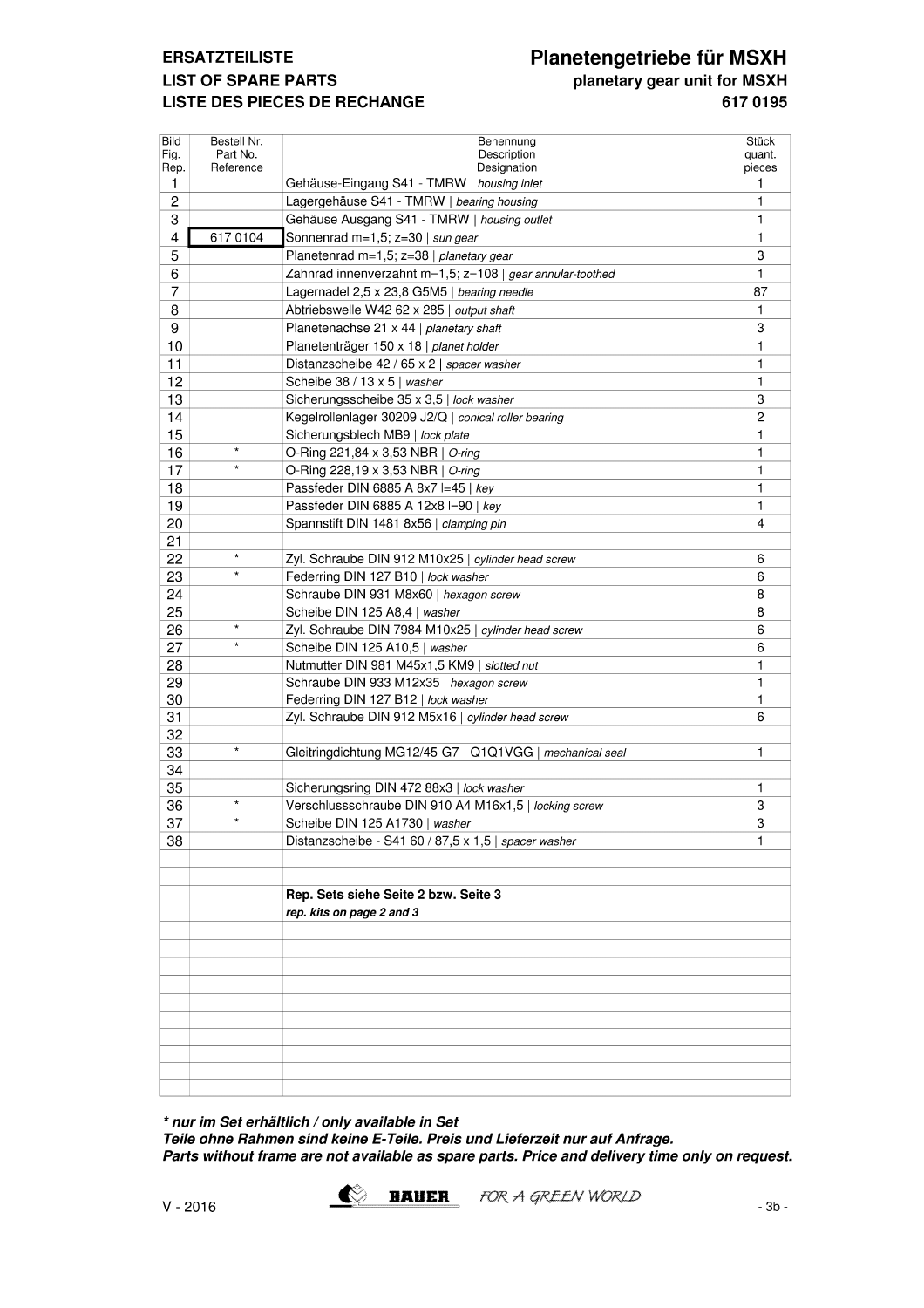## Tauchmotorrührwerk MSXH

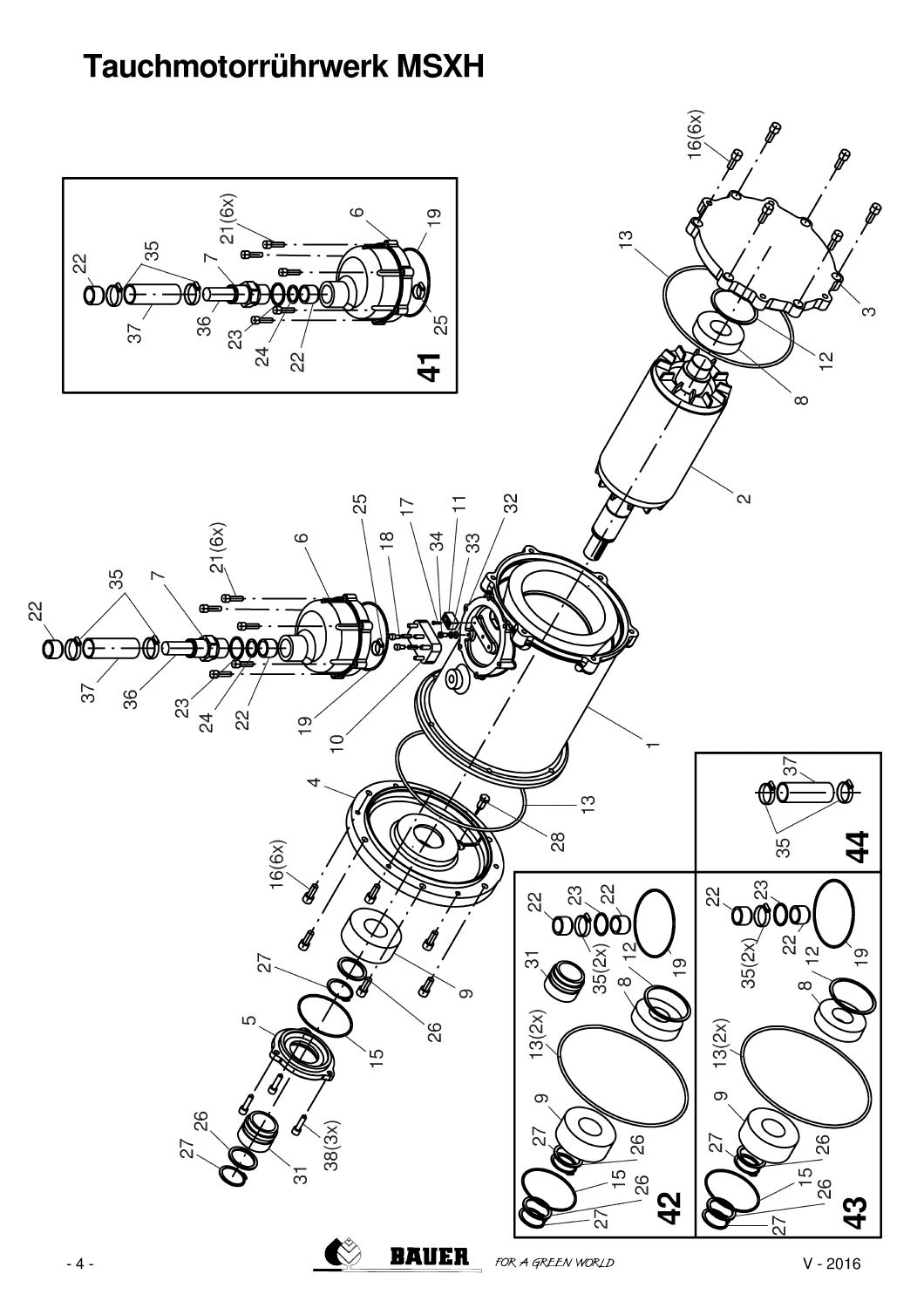### **LIST OF SPARE PARTS submersible motor mixer MSXH LISTE DES PIECES DE RECHANGE Drehstromtauchmotor 5,5 - 15 kW / 50 & 60 Hz**

#### **ERSATZTEILISTE Tauchmotor- Rührwerk MSXH**

**submersible motor 5,5 - 15 kW / 50 & 60 Hz**

|                |                       | SUDITIER SIDIE INOTOR 3,3 - 13 KW / 30 & 60 HZ                               |                  |
|----------------|-----------------------|------------------------------------------------------------------------------|------------------|
| <b>Bild</b>    | Bestell Nr.           | Benennung                                                                    | Stück            |
| Fig.<br>Rep.   | Part No.<br>Reference | Description<br>Designation                                                   | quant.<br>pieces |
|                |                       |                                                                              |                  |
| $\mathbf{1}$   |                       | Gehäuse mit Stator bewickelt   housing with stator wound                     | 1                |
| $\overline{2}$ |                       | Rotor einbaufertig   rotor ready for installation                            | 1                |
| 3              |                       | Lagerschild B A3-282   end shield B                                          | 1                |
| 4              |                       | Lagerschild A A3-281   end shield A                                          | 1                |
| 5              |                       | Deckel A3-284   cover                                                        | 1                |
| 6              |                       | Klemmenkastendeckel A3-283   terminal box cover                              | 1                |
| 7              |                       | Druckschraube A4-110   pressing screw                                        | 1                |
| 8              | $\star$               | Rillenkugellager 6308 2RS C3   deep grove ball bearing                       | 1                |
| 9              | $\star$               | Schrägkugellager 3309 C3   anglar contact ball bearing                       | 1                |
| 10             | 343 5159              | Klemmenbrett Indukta BG160/180   terminal board                              | 1                |
| 11             | 343 5160              | Blockklemme MK3/12 KRGSS   block terminal                                    | 3                |
| 12             |                       | Kugellagerausgleichsscheibe für 6308   bearing compansating disk             | 1                |
| 13             | $\star$               | O-Ring 245 $\times$ 5   O-ring                                               | $\overline{2}$   |
|                |                       |                                                                              |                  |
| 15             | $\star$               | O-Ring 100 x 3   O-ring                                                      | 1                |
| 16             |                       | Zylinderschraube M10x25 DIN912 A2-70   cylinder head screw                   | 12               |
|                |                       | Federring A10 DIN 127 A2   lock washer                                       | 12               |
| 17             |                       | Zylinderschraube M3x16 DIN 84 VZ   cylinder head screw                       | 1                |
| 18             |                       | Zylinderschraube M6x16 DIN 84 VZ   cylinder head screw                       | 2                |
| 19             |                       | O-Ring 115 $\times$ 3   O-ring                                               | 1                |
|                |                       |                                                                              |                  |
| 21             |                       | Zylinderschraube M8x30 DIN912 A2-70   cylinder head screw                    | 6                |
|                |                       | Federring A8 DIN 127 A2   lock washer                                        | 6                |
| 22             | $\star$               | Dichtring A4-111   sealing ring                                              | $\overline{2}$   |
| 23             | $\star$               | Cu Dichtring 40x34x1,5   Cu sealing ring                                     | 1                |
| 24             |                       | Cu Dichtring 32x25x1,5   Cu sealing ring                                     | 4                |
| 25             |                       | Schlauchschelle DM16bis25 1.4301   hose clamp                                | 1                |
| 26             |                       | Stützscheibe DIN988-45x55x3   supporting ring                                | 2                |
| 27             | $\star$               | Sicherungsring DIN471-45x1,75   retaining ring                               | 2                |
| 28             | nach bedarf           | Leckölsonde   leakage sensor                                                 | 1                |
|                |                       |                                                                              |                  |
|                |                       |                                                                              |                  |
| 31             |                       | Zylinderschraube M6x16 DIN84 Ms   cylinder head screw                        | 1                |
| 32             |                       | Scheibe A6 DIN125 Ms   washer                                                | 1                |
| 33             |                       | Federring A6 DIN127   lock washer                                            | 1                |
| 34             |                       | Gleitringdichtung MG12/45-G60   mechanical seal                              | 1                |
| 35             | $\star$               | Schlauchschelle DM30bis45 1.4301   hose clamp                                | $\overline{2}$   |
| 36             |                       | Tauchmotorleitung A07RN-F 12Gx2,5mm2   submersible motor line                | 12,4m            |
| 37             |                       | Schutzschlauch 32x4,8 PVC mit Gewebe   protective hose                       | 6m               |
| 38             |                       | Zylinderschraube M8x25 DIN 912 VZ   cylinder head screw                      | 3                |
|                |                       | Federring A8 DIN 127 VZ   lock washer                                        | 3                |
|                |                       |                                                                              |                  |
| 41             | 617 6550              | Rep. Set Klemmkasten MSXH kompl.   rep. kit terminal box MSXH complete       | $\mathbf 1$      |
| 42             | 617 6500              | Rep. Set Motor MSXH   rep. kit motor MSXH                                    | $\mathbf{1}$     |
| 43             | 617 6501              | Rep. Set Motor MSXH   rep. kit motor MSXH                                    | $\mathbf 1$      |
| 44             | 617 6502              | Rep. Set Motor MSXH - Schutzschlauch   rep. kit motor MSXH - protective hose | $\mathbf{1}$     |

**\* nur im Set erhältlich / only available in Set Teile ohne Rahmen sind keine E-Teile. Preis und Lieferzeit nur auf Anfrage. Parts without frame are not available as spare parts. Price and delivery time only on request.**

V-2016 **EXAMPLER** FOR A GREEN WORLD  $\rightarrow$  5-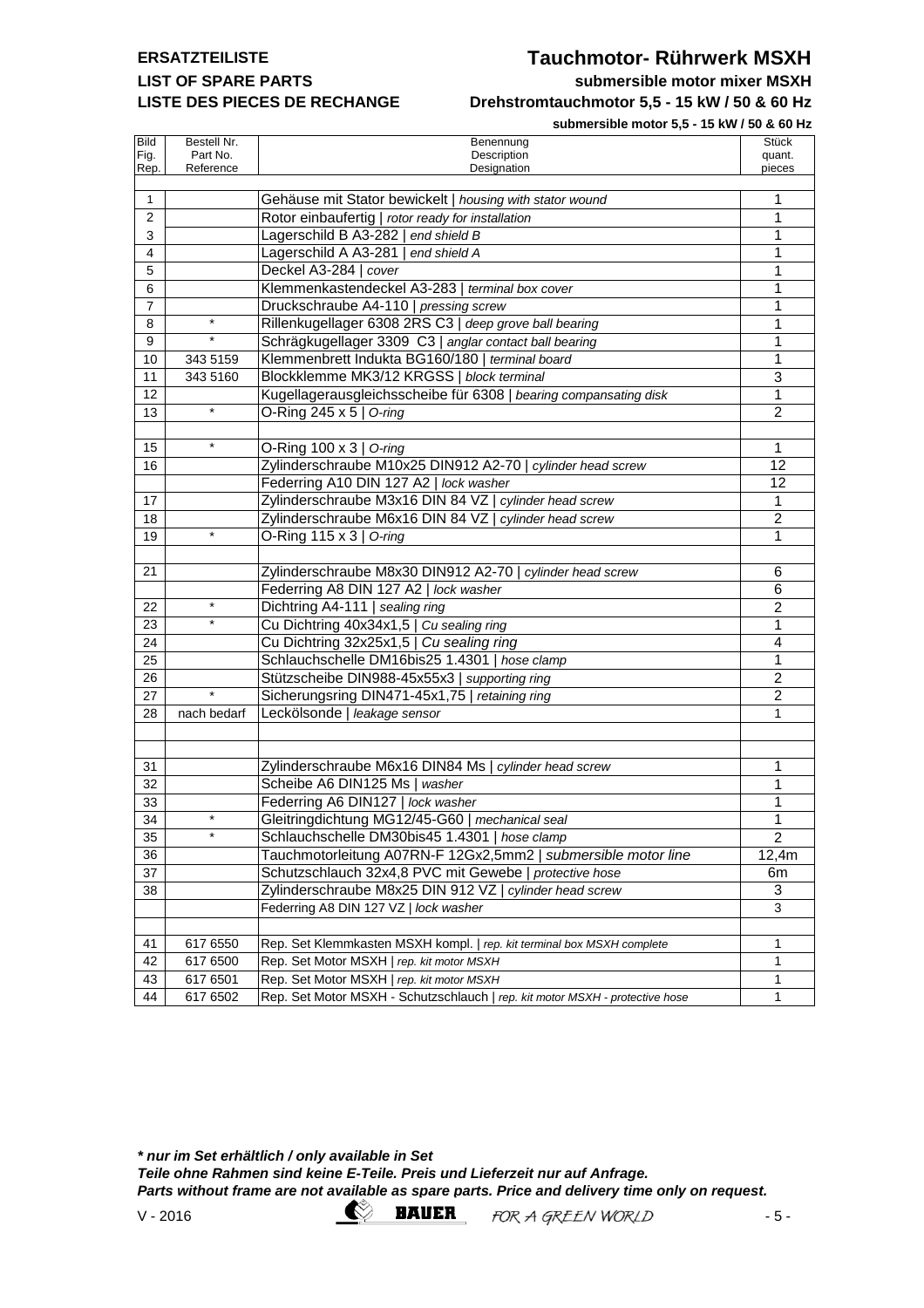

 $V-2016$